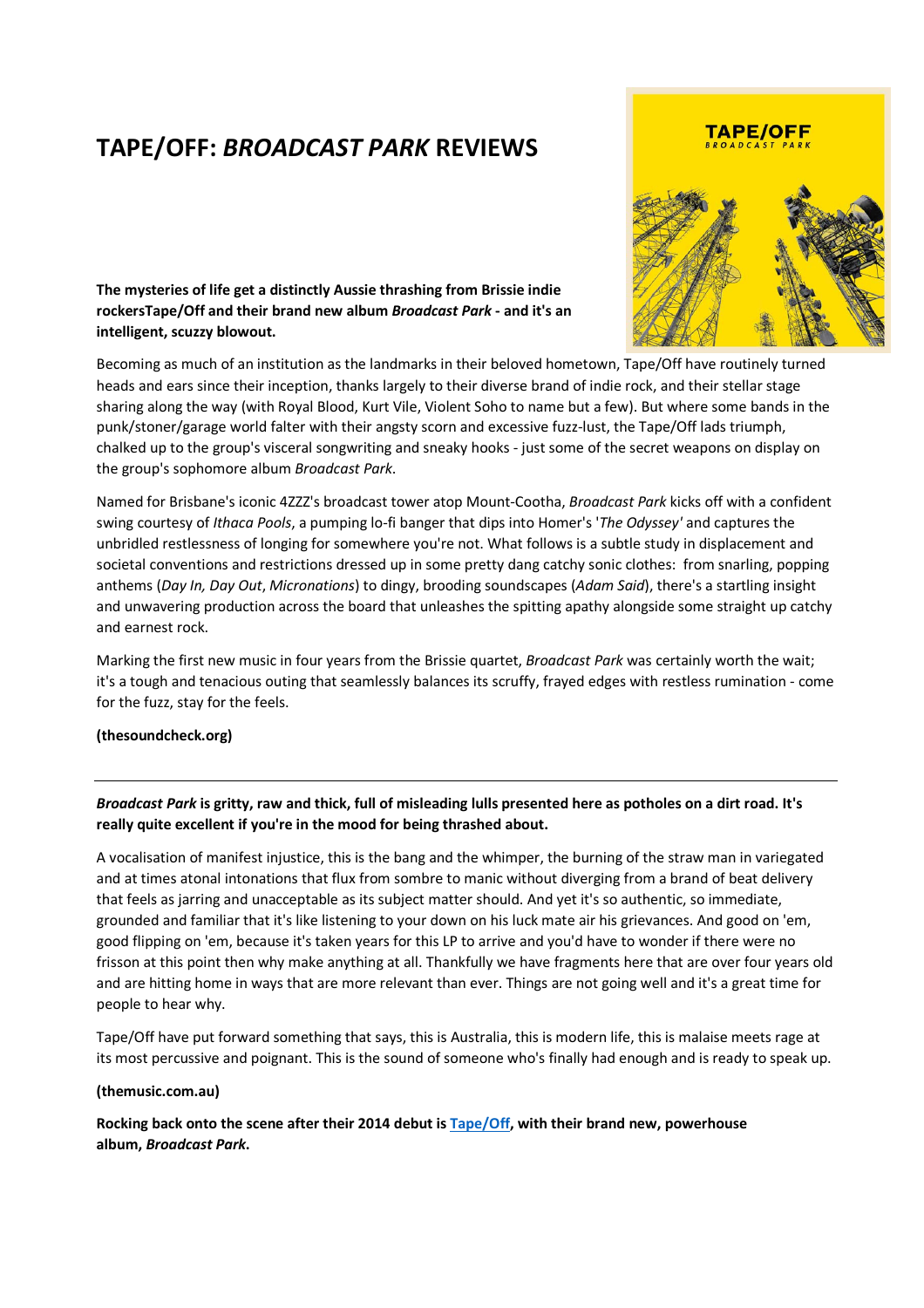With their single Day In, Day Out, already being rotated on Double J and Triple J Unearthed, it's easy to guess the rest of their album will be a success. Delving into universal questions such as existentialism, the male psyche, societal conventions and restrictions, familial bonds, and the myth of life on the road, the band uses their indie rock 'n' roll style to create compelling music that makes you both think and feel.

Also taking inspiration from the Brisbane scene and culture, the band pays tribute to their roots opening the album with the sounds of a car driving across the Story Bridge. The opening song, Ithaca Pools, continues the unique theme with a strong backing track and lyrics that create both an emotional and party hard atmosphere. The majority of the album continues this theme of emotive but dance 'til you drop tracks. Songs such as, Vigorous Lover, are highly addictive whilst lead single Day In, Day Out, is pure fun. The record also takes a softer turn on tracks like the smooth Mellow Stampede.

While Tape/Off is all in all a rock 'n' roll band, Broadcast Park is an album designed to hit you everywhere. It'll move your feet, while you sing out loud. It will have you thinking and feeling; it will touch your soul. Jump on the Tape/Off train and listen to Broadcast Park without delay.

#### (musicismymuse.com.au)

Brisbane four-piece Tape/Off are undeniably a pounding, guitar-heavy noise making outfit, but they are far from your standard grinding grunge or moshing metal band.

Their brand new, sophomore album, Broadcast Park, is about to be unleashed – a full four years after Chipper, their debut full-length effort, first hit the airwaves. Some albums tend to contain a few nuggets of gold that have to be searched for while the listener endures a trudge through a desert of dross, but Broadcast Park genuinely qualifies as a high-quality album with a great selection of tunes that will continually nourish your spirit through many repeat listenings.

Apart from a brief and somewhat mournful vignette called Monogamy And Mid-Strength Beer, the other ten tunes on Broadcast Park are all packed with punchiness, but contain enough variations in light, shade and colour to make this an album worth listening to all the way through – and then starting all over again.

You may have already heard Day In, Day Out, the teaser track released in advance of the album. It's equal parts angry, resentful and resigned – exploring the now long-standing tradition of the 'get a haircut and get a job' abuse that so many young people who refuse to instantly submit to capitalism's demands for conformity are subjected to. Wake in Fright, the new single, also details the underlying social hostility faced by outsiders.

According to drummer Branko Cosic the creation process for Broadcast Park differs significantly to the band's first album. Rather than being written and compiled in bits and pieces, the tunes on this new album were very much written and recorded by the whole band working together. This may explain why the album feels much more complete and consistently high in quality, but whatever the reason, it is a highly recommended listen.

The band is touring in July, covering all the mainland capital cities except Adelaide which is a feat in itself given that the members of Tape/Off are involved in plenty of other creative projects. It may also explain why they've taken four years to get another album out. In the final instance, as they state in the opening track Ithaca Pools, a number named for a century old public swimming pool in inner Brisbane, "I've been everywhere man, but I came back here," and Broadcast Park is certainly a welcome return for Tape/Off.

#### (4zzz.org.au)

On their follow-up to acclaimed 2014 album Chipper, Brisbane indie-rockers Tape/Off once again blend aggressive, fuzz-heavy guitars, off-kilters melodies and restless energy to stunning effect.